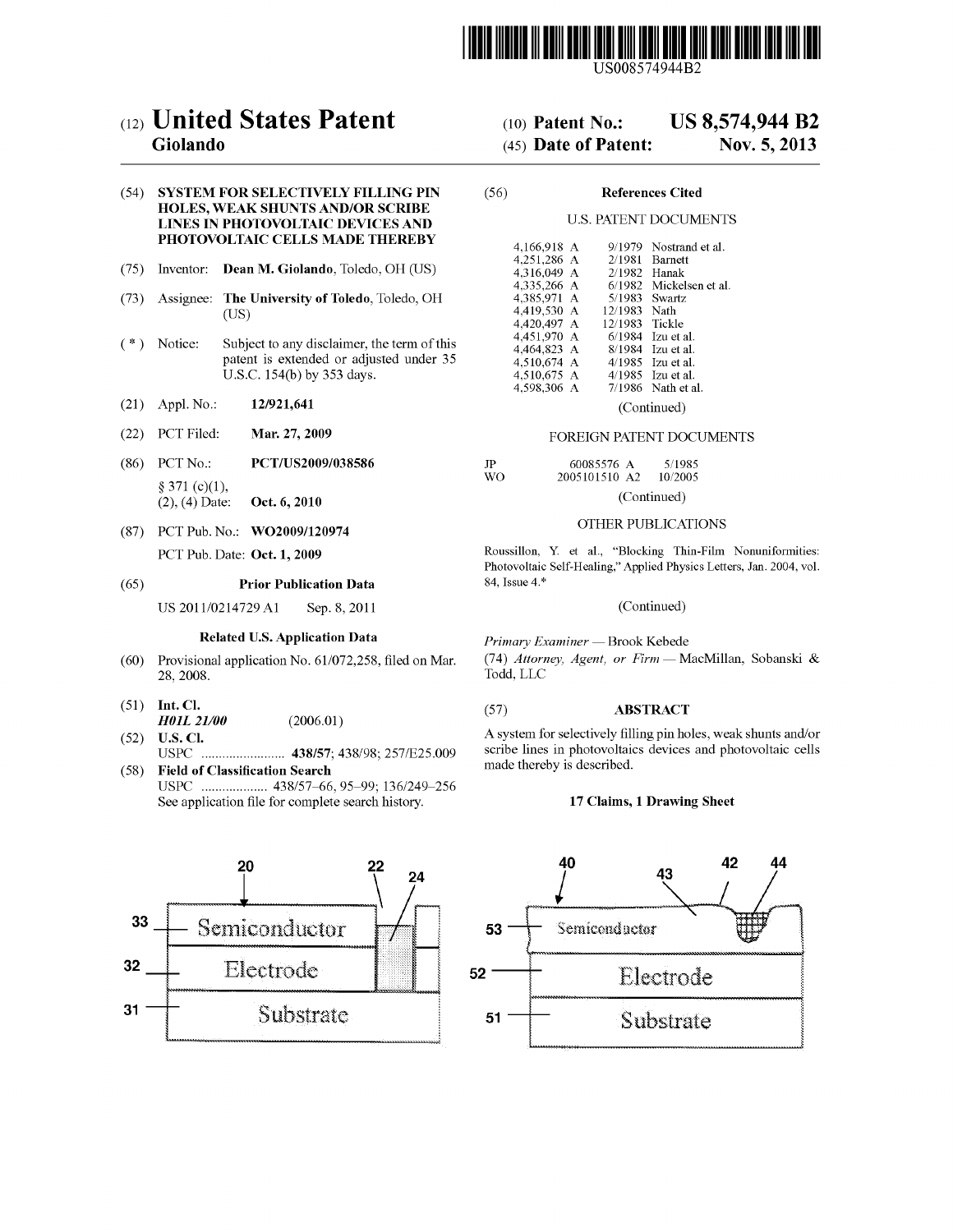#### (56) **References Cited**

#### U.S. PATENT DOCUMENTS

| 4,725,558 A   | 冰              | 2/1988  | Yamazaki et al.<br>438/80 |
|---------------|----------------|---------|---------------------------|
| 4,729,970     | А              | 3/1988  | Nath et al.               |
| 5,055,416     | А              | 10/1991 | Weber                     |
| 5,084,400     | А              | 1/1992  | Nath et al.               |
| 5,320,723     | А              | 6/1994  | Kawakami                  |
| 5,431,800     | А              | 7/1995  | Kirchhoff et al.          |
| 5,800,632     | А              | 9/1998  | Arao et al.               |
| 5,837,395     | А              | 11/1998 | Breault et al.            |
| 5,859,397     | A              | 1/1999  | Ichinose et al.           |
| 6,132,585     | $\mathbf{A}$   | 10/2000 | Midorikawa et al.         |
| 6,221,685 B1  |                | 4/2001  | Ichinose et al.           |
| 6,265,653 B1* |                | 7/2001  | Haigh et al.              |
| 6,416,814 B1  |                | 7/2002  | Giolando                  |
| 6,521,823 B2* |                | 2/2003  | Kubota et al.  136/246    |
| 6,613,973 B2  |                | 9/2003  | Mukai et al.              |
| 6,627,765 B2  |                | 9/2003  | Giolando                  |
| 6,670,705 B1  |                | 12/2003 | Harris et al.             |
| 6,852,614 B1  |                | 2/2005  | Compaan et al.            |
| 6,924,046 B2  |                | 8/2005  | Stamm                     |
| 7,008,481 B2  |                | 3/2006  | Giolando et al.           |
| 7,019,513 B1  |                | 3/2006  | Faifer et al.             |
| 7,052,587     | B <sub>2</sub> | 5/2006  | Gibson et al.             |
| 7,094,441     | B <sub>2</sub> | 8/2006  | Chittibabu et al.         |
| 7,098,058 B1  |                | 8/2006  | Karpov et al.             |
| 7,214,475     | B <sub>2</sub> | 5/2007  | Erben et al.              |
| 7,256,140     | B <sub>2</sub> | 8/2007  | Call et al.               |
| 7,485,474     | B <sub>2</sub> | 2/2009  | Call et al.               |
| 2001/0054436  | A <sub>1</sub> | 12/2001 | Mukai et al.              |
| 2003/0189213  | A1*            | 10/2003 | Igaki et al.  257/81      |
| 2005/0194035  | A1             | 9/2005  | Jin et al.                |
| 2005/0214479  | A <sub>1</sub> | 9/2005  | Erben et al.              |
| 2006/0174934  | A1             | 8/2006  | Sager et al.              |
| 2006/0249202  | A <sub>1</sub> | 11/2006 | Yoo et al.                |
| 2007/0065992  | A <sub>1</sub> | 3/2007  | Call et al.               |
| 2007/0227586  | A1             | 10/2007 | Zapalac, Jr.              |
| 2007/0256729  | A1             | 11/2007 | Vijh et al.               |
| 2009/0246907  | A1             | 10/2009 | DeMaggio et al.           |
| 2010/0304512  | Al             | 12/2010 | Karpov et al.             |

#### FOREIGN PATENT DOCUMENTS

| WΟ  | 2007035200 A3 | 3/2007  |
|-----|---------------|---------|
| WO. | 2009120974 A2 | 6/2009  |
| WΩ  | 2009073501 A3 | 10/2009 |

#### OTHER PUBLICATIONS

PCT International Search Report and The Written Opinion, PCT/ US05/12777 filed Apr. 15, 2005, Pub!. Oct. 27, 2005, WO2005/ 01510.

PCT International Search Report and The Written Opinion, PCT/ US0S/84813 filed Nov. 26, 2008, Pub!. Jul. 23, 2009, WO/2009/ 073501.

PCT International Search Report and The Written Opinion, PCT/ US09/38586 filed Mar. 27, 2009, dated Dec. 24, 2009, WO/2009/ 20974.

PCT International Preliminary Report on Patentability, PCT/US09/ 38586 filed Mar. 27, 2009, dated Oct. 7, 2010, WO/2009/20974. PCT International Search Report, PCT/US2006/28931 filed Jul. 26, 2006, dated May 10, 2007, WO/2007 /035200.

Abouatallah, R. M. et al., "Impedance Study of Nickel Cathode Reactivation by Vanadium during Hydrogen Evolution in Alkaline Water," Electrochemical and Solid-State Letters, 2002, pp. E9-El2, vol. 5, No.3.

Bak, T. et al., "Photo-Electrochemical Hydrogen Generation from Water Using Solar Energy, Materials-Related Aspects," International Journal of Hydrogen Energy, 2002, pp. 991-1022, vol. 27.

Bennett, M. et al., "An Investigation of the Effect and Nature of Shunts in a-Si Solar Cells," Proc. 23rd IEEE PVSC, 1993, Louisville, KY.

Czanderna, A. W. et al., "Encapsulation of PV Modules Using Ethylene Vinyl Acetate Copolymer as a Pottant: A Critical Review, Solar Energy Materials & Solar Cells, 1996, pp. 101-181, vol. 43.

Deng, X. et al., "Ultra-Lightweight Amorphous Silicon Solar Cells Deposited on 7 .5mm Thick Stainless Steel Substrates," Proc. 28th IEEE PVSC, 2000, p. 1050, Anchorage, Alaska.

Ichikawa, Y. et al., "Production Technology for Amorphous Silicon-Based Flexible Solar Cells," Solar Energy Materials & Solar Cells, 2001, pp. 107-115, vol. 66.

Ikeo, I. et al., "Fabricaiton and Properties of Flexible a-Si:H Solar Cells with Textured Al-Si Alloy Electrodes," Jounal of Non Crystalline Solids, 1996, pp. 198-200.

Kagan, M. et al., "Space Qualification of Amorphous Silicon Alloy Light-Weight Modules," 28th IEEE PVSC, 2000, pp. 1261-1264.

Karpov, P. V. et al., "The Mesoscale Physics of Large-Area Photovoltaics," Proceedings of 3rd World Conference on Photovoltaic Energy Conversion, Osaka, Japan, May 11-18, 2003.

Karpov, P. V. et al., "Micrononuniformity Effects in Thin-Film Photovoltaics," Proceedings of 29th IEEE Photovoltaic Specialists Conference, New Orelans, May 18-23, 2002, pp. 708-711.

Karpov, P. V. et al., "Non-Uniform Power Generation in Polycrystalline Thin-Film Photovoltaics," Proceedings of 27th IEEE Photovoltaic Specialists Conference, Alaska, 2000, pp. 547-550.

Kuendig, J. et al., "Thin-Film Silicon Solar Cells for Space Applications: Radiation Hardness and Applications for an Integrated Solant (Solar Cell-Antenna) Module," 28th IEEE PVSC, Sep. 2000, Anchorage, Alaska.

Nath, P. et al., "Conversion Process for Passivating Current Shunting Paths in Amorphous Silicon Alloy Solar Cells," Appl. Phys. Lett., Sep. 1988, vol. 53, No. 11.

Nishiwaki, H. et al., "Development of an Ultralight Flexible a-Si Solar Cell Submodule," Solar Energy Materials and Solar Cells, 1995, pp. 295-306, vol. 37.

Reddy, M. R., "Space Solar Cells-Tradeoff Analysis," Solar Energy Materials & Solar Cells, 2003, pp. 175-208, vol. 77.

Pern, F. J. et al., "Photothermal Stability of Encapsulated Si Solar Cells and Encapsulation Materials Upon Accerlerated Exposures," Solar Energy Materials & Solar Cells, 2000, pp. 153-188, vol. 61.

Shvydka, D. et al., "Nanodipole Photovoltaics," Applied Physics Letters, 2008, vol. 92, No. 1.

Tyan, Y. et al., "A Simple Scheme for the Minimization of the Impact of Shorting Detects in Large-Area Thin-Film Integrated Arrays," Proc. 17th IEEE PVSC, 1983, Orlando, Florida.

\* cited by examiner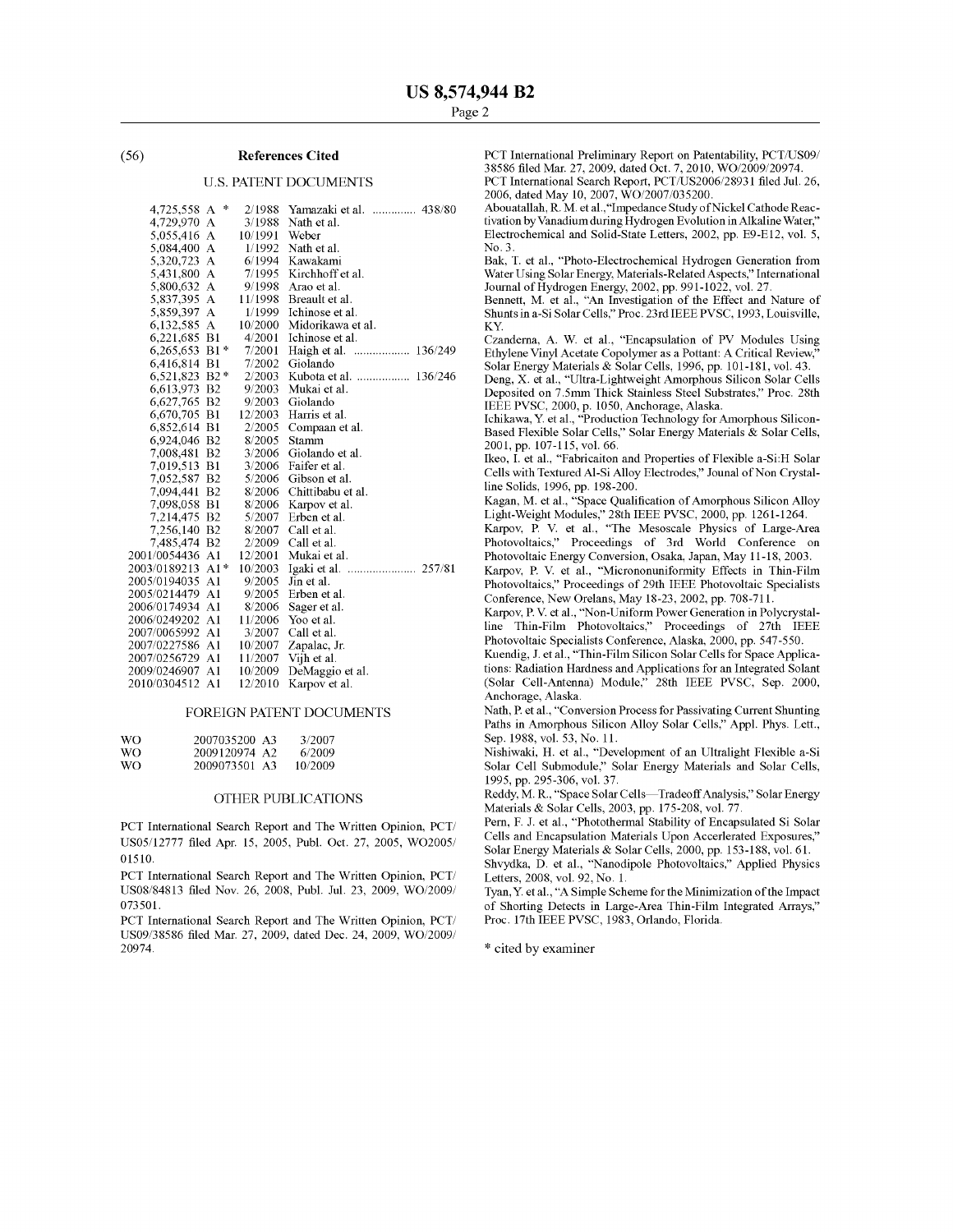

**Figure 3A** 

**Figure 38**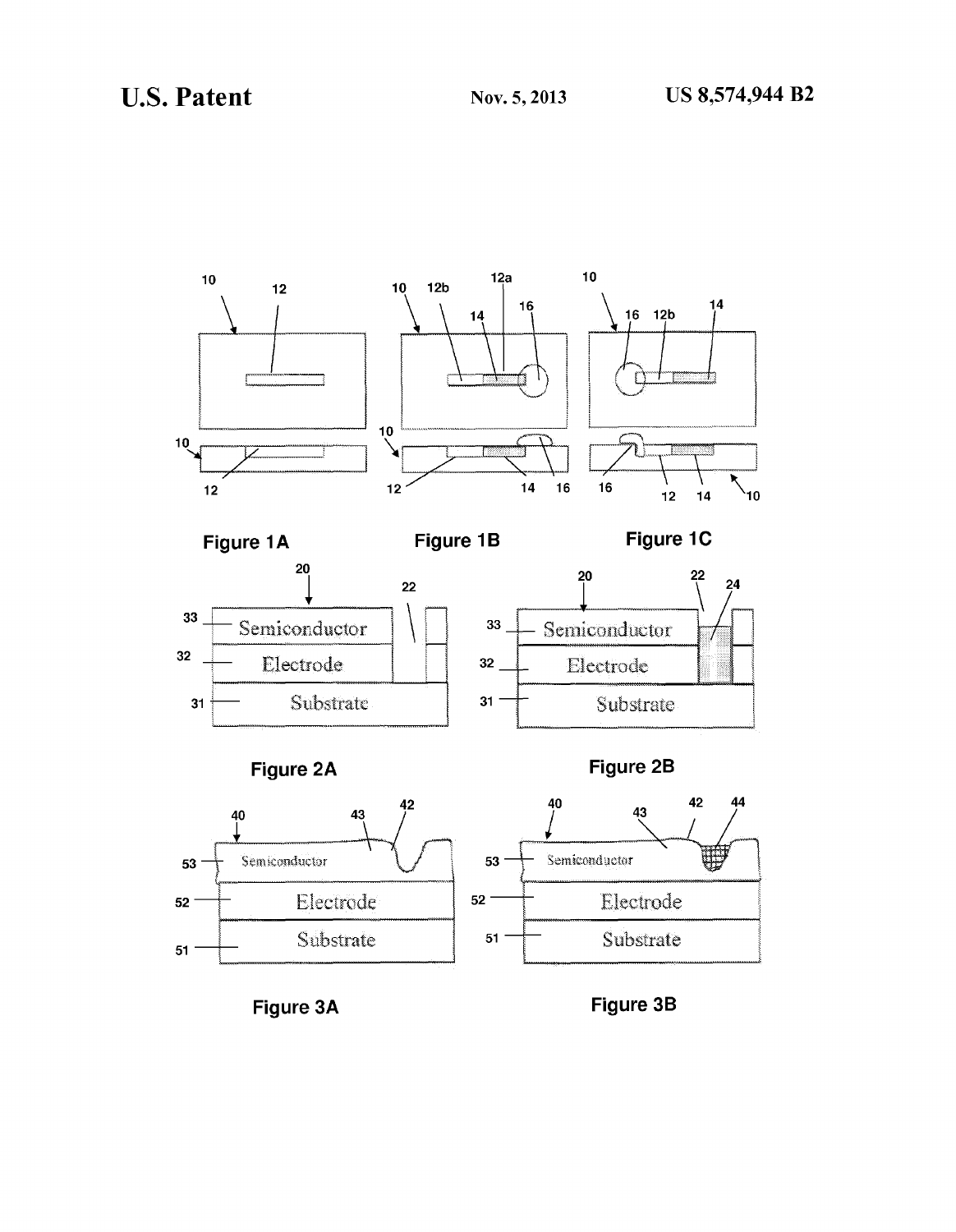$\overline{\phantom{a}}$ 

## **SYSTEM FOR SELECTIVELY FILLING PIN HOLES, WEAK SHUNTS AND/OR SCRIBE LINES IN PHOTOVOLTAIC DEVICES AND PHOTOVOLTAIC CELLS MADE THEREBY**

#### CROSS-REFERENCE TO RELATED APPLICATIONS AND STATEMENT REGARDING SPONSORED RESEARCH

The present invention claims the benefit of the provisional  $10$ patent application Ser. No. 61/072,258 filed Mar. 28, 2008. This invention was not made with government support and the government has no rights in this invention.

#### BACKGROUND OF THE INVENTION

There is no admission that the background art disclosed in this section legally constitutes prior art.

During the fabrication of photovoltaics devices undesirable and detrimental defects are sometimes formed. These 20 defects sometimes extend through one or more of the layers of the photovoltaic device. When an electrode layer is applied to the photovoltaic device being formed, an electrical contact can be created between the metal electrode and the transparent electrode. This undesired electrical contact that occurs 25 due to the presence of the defect is often referred to as a "shunt", a "pin hole" or a "weak diode". The presence of defects decreases or destroys the photovoltaic properties of the photovoltaic device.

In addition, in the fabrication of certain photovoltaics, a 30 scribe line is formed through at least a portion of an outer layer thereof. It is sometimes desirable to fill in at least portions of the scribe line in order to prevent or minimize any undesired electric contact through such scribe lines.

There is a need for a method to reduce the detrimental  $35 \text{ In certain embeddings, the method further includes caus-}$ effects of defects that cause undesirable electrical contact in photovoltaic devices and/or to fill in specific portions of the scribe lines in the photovoltaic devices.

#### SUMMARY OF THE INVENTION

In a broad aspect, there is provided a method of making a photovoltaic cell comprising at least partially filling one or more areas of a layer of the photovoltaic cell where electrical current is to be substantially prevented from flowing. The method includes electrically isolating at least the outer layer of the photovoltaic device from other layers of the photovoltaic device.

In another broad aspect, there is provided herein a photovoltaic cell, comprising at least one electrode layer and at 50 least one outer layer, the outer layer having one or more areas in which electrical current is to be prevented from flowing therethrough, wherein said areas are at least partially filled with a protective material that is at least partially polymerized.

In another broad aspect, there is provided herein a system for generating electrical energy comprising a multilayered photovoltaic cell as described herein.

In still another broad aspect, there is provided herein a system for generating electrical energy comprising a multi- 60 layered photovoltaic cell, the photovoltaic cell including a photovoltaic device having one or more pin holes, weak shunts and scribe lines in at least an outer layer thereof, and an insulating material at least partially filling such pin hole, weak shunt and/or scribe line.

Various objects and advantages of this invention will become apparent to those skilled in the art from the following detailed description of the preferred embodiment, when read in light of the accompanying drawings.

#### BRIEF DESCRIPTION OF THE FIGURES

Exemplary features that are characteristic of the present invention are set forth with particularity in the appended Claims. Exemplary embodiments of the invention, as to structure and method of manufacture and use, will best be understood from the accompanying description of specific embodiments when read in conjunction with the Figures, as follows.

FIGS. **lA-lC** are schematic illustrations of one embodiment of a method for filling pin holes, weak shunts and/or  $15$  scribe lines of photovoltaic devices.

FIGS. **2A-2B** are schematic illustrations of another embodiment of a method for filling pin holes, weak shunts and/or scribe lines of photovoltaic devices.

FIGS. **3A-3B** are schematic illustrations of still another embodiment of a method for filling pin holes, weak shunts and/or scribe lines of photovoltaic devices.

## DETAILED DESCRIPTION OF THE PREFERRED EMBODIMENT(S)

In a first aspect, there is provided herein a method of making a photovoltaic cell where an unfinished photovoltaic cell has at least one electrode layer and at least one outer layer. The outer layer typically has one or more areas in which electrical current is to be prevented from flowing therethrough. The method includes at least partially filling one or more of such areas with a protective material, and causing at least a partial polymerization of the protective material

ing substantially complete polymerization of the protective material in said areas.

In certain embodiments, at least partial polymerization  $_{40}$  occurs by applying an electric current to the electrode sufficient for the protective material to at least partially polymerize in such areas in the outer layer.

In certain embodiments, the method further includes controlling a thickness of the protective material being formed in such areas by controlling the amount of current allowed to pass through the electrode.

In certain other embodiments, the at least partial polymerization occurs by applying light energy to the outer layer sufficient for the protective material to at least partially polymerize in said areas in the outer layer.

In certain embodiments, the method further includes depositing the protective material on exposed portions of the electrode, and applying energy to the electrode sufficient to cause the at least partial polymerization of the protective 55 material when the protective material contacts the electrode.

In certain embodiments, the method further includes at least partially filling such area by at least partially coating the outer layer with the protective material. In certain embodiments, the outer layer is at least partially submerged in the protective material.

In certain embodiments, the protective material is a weakly conductive material. In certain other embodiments, the protective material is an insulating material.

In certain embodiments, the protective material comprises 65 mixture of a monomer material and a supporting electrolyte. In certain embodiments, the mixture comprises a monomer capable of undergoing electro-chemical polymerization.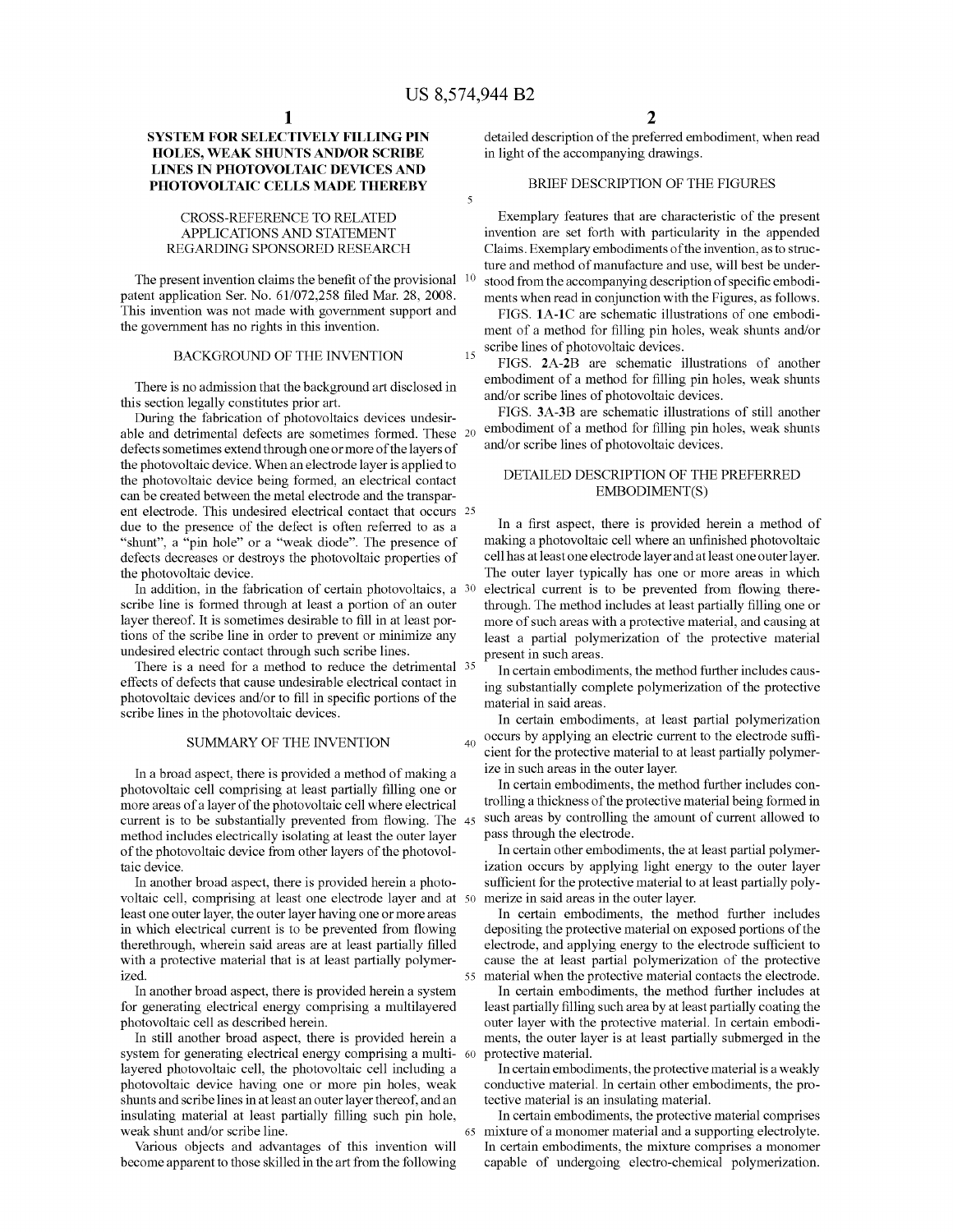Non-limiting examples of suitable monomers include phenols, anilines, pyrroles, thiophenes, fluorenes and phenylene vinylenes.

In certain other embodiments, the mixture comprises a monomer capable of undergoing photo-induced polymerization. Non-limiting examples of such suitable monomers include methyl methacrylates, cycloaliphatic epoxides, acrylamides and styrenes.

In certain embodiments, such areas comprise one or more of holes, weak shunts and/or scribe lines in the outer layer.

In certain embodiments, the method further includes applying a second electrode to the photovoltaic device.

In another broad aspect, there is provided herein a method of manufacturing a photovoltaic cell comprising: providing a substrate; placing a first electrode on the substrate; placing an 15 outer layer on the first electrode, the semiconductor having an outer surface; and, depositing an insulating material for a period of time sufficient for the insulating material to at least partially fill any holes, weak shunts and/or scribe lines in the outer layer.

In another broad aspect, there is provided herein a photovoltaic cell formed by the method described herein.

In particular, the method is useful to selectively fill one or more holes and/or weak shunts that are sometimes formed during the fabrication of the different layers of photovoltaics 25 devices.

The method is also useful to fill at least certain desired areas of scribe lines in photovoltaic devices. It is to be understood that the present method described herein is useful for more than filling in pin holes in photovoltaic devices. The following detailed explanation is directed to the filling of pin holes, weak shunts, and scribe lines for ease of explanation and illustration. In the following general explanation, it is to be understood that the terms "areas" or "holes" can be understood to mean any defect or area on the photovoltaic device 35 (including, for example, an area such as a scribe line) where it is desired that no, or minimal, current be allowed to pass therethrough.

Likewise, in certain embodiments, the present method includes the use of one or more protective materials, such as monomers which undergo polymerization. It is to be understood that the terms "polymer," "protective material" and "insulating material" generally refer to materials that, upon completion of the method described herein, are at least partially polymerized.

In certain other embodiments, the method described includes the use of an exposed electrode to initiate polymerization of an insulator protective material onto the electrode. The presence of the protective material on the first electrode thereby prevents contact between the first electrode and a 50 subsequently applied second electrode. Also, the method can include the use of photoactive polymerization to at least partially coat the exposed electrode with an insulator material prior to depositing the second electrode.

The polymerization can be initiated at points where the 55 semiconductor is very thin and polymerization of an insulator might occur onto the point where the semiconductor is very thin. In certain embodiments, there is at least partial polymerization that occurs prior to the deposition of the second electrode. In other embodiments, the polymerization is substantially completed prior to the deposition of the second electrode.

Also, an insulating material can be formed prior to deposition of the last electrode to prevent electrical contact between the two electrodes.

Also described herein is a photovoltaic device that includes an electrochemically-initiated polymerized insulator on a

**4** 

completed module. In certain embodiments, this is especially advantageous since a back side of a PV module can be sealed Plexiglas™ type of material. In such embodiments, EVA and glass are not needed and the cost of a module can be reduced significantly.

In a particular aspect, the method includes selectively filling any holes with an insulator material or with a material of poor electrical conductivity. After the hole is selectively filled, a metal electrode can be applied to the layered photo-10 voltaics device being formed. The insulating material filling the holes prevents electrical contacting between the metal and the transparent electrodes of the layered photovoltaics device being formed.

In one embodiment, the fabrication of a photovoltaics device proceeds in a generally accepted manner until the step wherein a final electrode is applied to the photovoltaic device.

For example, in an embodiment that comprises a CdS/ CdTe device on glass, the photovoltaics device at this point could consist of the following layers: glass/TCO/CdS/CdTe 20 where all post-deposition steps have been applied. At this point in the formation process, the photovoltaic device may generally contain holes that expose part of the TCO layer. If the hole is present during a process when an electrode is applied, a shunt is created between the TCO and the electrodes.

Therefore, in a particular aspect, the present invention includes a "blocking" or "filling" step prior to adding a metal electrode to the photovoltaic device being formed. The filling step generally includes applying a filling material in at least an outer layer of the unfinished photovoltaic device. In certain embodiments, the holes are at least partially filled with an insulating material or other suitable material that has poor electrical conductivity. In one embodiment, the filling material is at least partially polymerized by electrochemical-induced polymerization. In another embodiment, the filling material is at least partially polymerized by photo-induced polymerization.

In the electrochemical polymerization method, an unfinished photovoltaics device having at least one electrode is immersed in a solution of a suitable monomer insulating material and a suitable supporting electrolyte. A low potential is applied to the electrode. The electrode that is exposed to the solution is charged. When the monomer insulating material contacts the charged electrode, a polymerization reaction occurs. In this embodiment, a polymer insulating material having poor electrical conductivity is formed within the holes of the unfinished photovoltaics device.

In certain embodiments, the polymerization can generally start from the exposed surface of the electrode first, thus providing good blocking and insulating as soon as the polymerization process begins. The continued application of the low potential charge increases the polymerization of the monomer insulating material at increasing distances from the exposed electrode surface of the unfinished photovoltaic device.

Also, in certain embodiments, the thickness of the polymer being formed during the polymerization reaction can be controlled by varying the amount of current allowed to pass. In such embodiments, the amount of polymerized material in the hole can be controlled.

After treatment of the unfinished photovoltaic device with the polymerization step, a final electrode is applied. The insulating material in the holes substantially prevents the final electrode from making electrical contact with the other elec-65 trode such that shunts cannot occur.

In one example, a one-by-three inch glass/TCO/HRT/CdS/ CdTe unfinished photovoltaic device sample was physically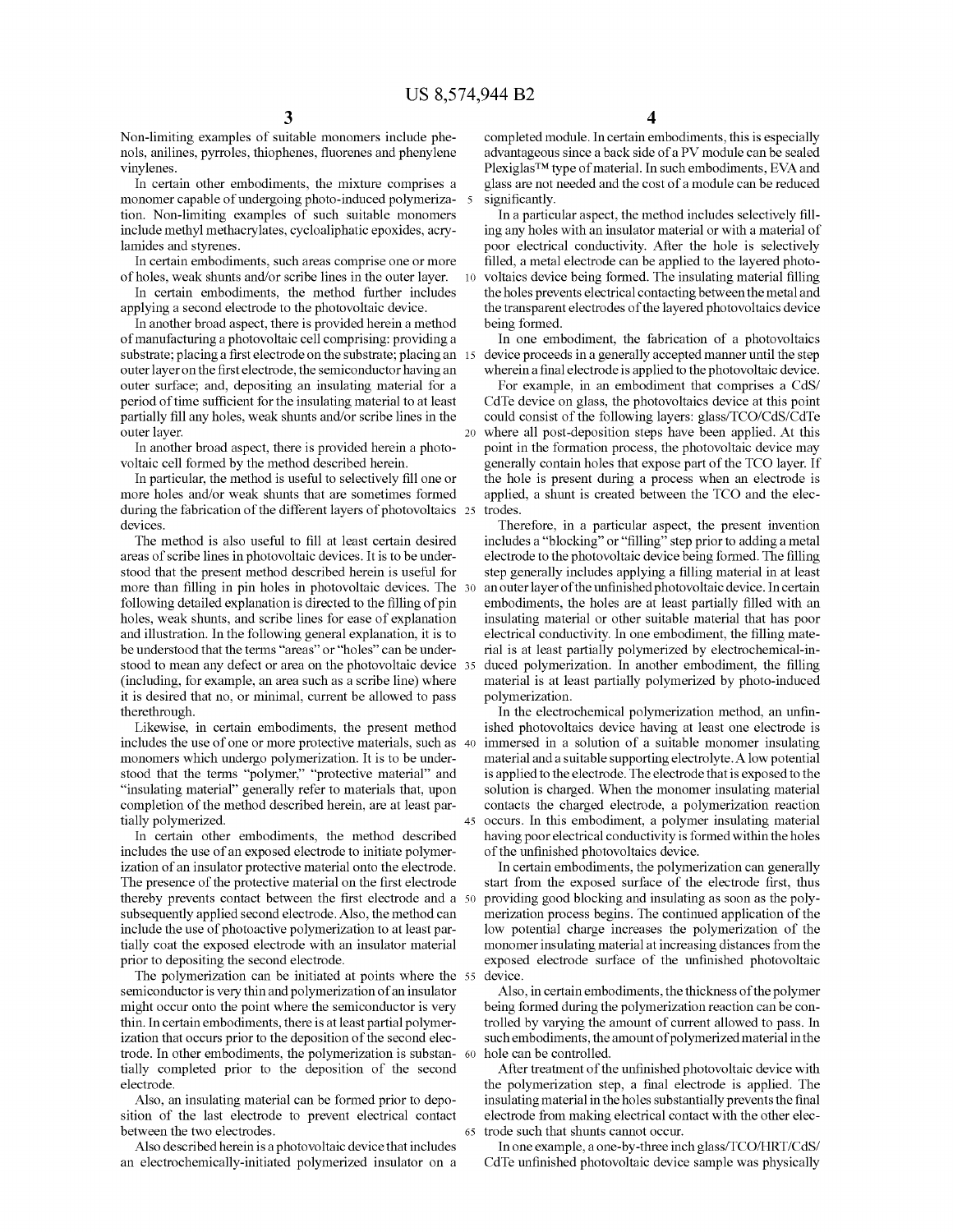scribed with a one cm line in the center of the sample. The sample then was immersed in an aqueous solution of aniline insulating material and sodium chloride such that one half of the scribed line was exposed to the solution. The TCO (connected to a potentiostat) was brought to 0.4 volts for fifteen minutes. The sample was removed, rinsed with water and dried. Inside the scribe line, which had been exposed to the monomer solution, a 2000 A coating of insulating material was formed. When a metal electrode was applied to the end of the scribe line that was partially filled with the polymer insulating material, the sample was not shunted. Rather, a photovoltage of circa  $700$  mV and a photocurrent of circa  $19$ mA/cm was obtained, which compares favorably with metal dots away from the scribe line. In contrast, when a metal contact was applied to the end of the scribe line, which had not been exposed to the monomer solution, the metal dot was shunted, and a photovoltage of circa 50 mV was obtained.

FIGS. **lA-lC** are schematic illustrations showing the filling of a scribe line in a sample of CdS/CdTe photovoltaic. FIG. **lA** shows a CdS/CdTe device **10** having a scribe line **12**  in a top plan view (upper) and a side elevation view (lower). FIG. **1B** shows a CdS/CdTe device **10** where one half **12a** of a scribe line **12** was filled with an insulating material **14** in a top plan view (upper) and a side elevation view (lower) where no shunt was formed. FIG. **lC** shows a CdS/CdTe device 25 where one half **12b** of the scribe line **12** is not filled with any insulating material in a top plan view (upper) and a side elevation view (lower), and where a shunt **16** is formed that extends into the device **10.** 

In another embodiment, the method is useful for the filling 30 of an isolation scribe line. FIGS. **2A** and **2B** schematically illustrate a photovoltaic device **20** as having a substrate layer **31,** an electrode **32** and a semiconductor **33.** The photovoltaic device **20** also has an isolation scribe line **22.** In FIG. **2B,** at least a portion of the isolation scribe line **22** is filled with an insulating material **24.** 

In yet another embodiment, the method is useful to reduce the adverse effects of a weak shunt that can occur when a semiconductor layer is thin, but not to the point of exposing the underlining electrode material. FIGS. **3A** and **3B** schematically illustrate a photovoltaic device **40** as having a substrate layer **51,** an electrode **52** and a semiconductor **53.** The semiconductor layer **53** can sometimes be formed with a region **42** that is thinner than adjacent regions **43.** In FIG. **3B,**  the thinner region **42** is at least partially filled with an insu- 45 lating material **44.** 

When the electrode layer **52** is contacted to a potentiostat (not shown) and charged to a low potential, at least the surface of the region **43** of thin semiconductor **53** may become charged. As the insulating material **44** makes contact with the 50 charged surface, a polymerization reaction occurs at that point on the surface, leaving the thin region **42** at least partially covered with a thin layer of insulating material **44.** 

In another aspect, there is provided herein a method for filling pinholes, thin portions of semiconductor and isolation 55 scribes that is especially very useful for those photovoltaics devices where a metal electrode is placed on a substrate (such as glass or polymer) and photo-induced procedures are not a viable approach to treat the photovoltaic devices. In such embodiments, the method described herein is especially use- 60 ful to fill any defects prior to a final deposition of an electrode material.

In yet another aspect, there is described herein a method for electrode. curing defects and the like which includes a photo-induced polymerization of the insulating material. In one embodiment, the unfinished photovoltaics device is immersed in a solution of monomer insulating material and photosensitizer.

Light is passed through a glass ( or otherwise transparent) side of the photovoltaic device to induce a polymerization reaction. The polymer insulating material at least partially fills the holes, thin regions of semiconductor and/or isolation scribe lines.

In still another aspect, there is provided herein a method which includes a low temperature encapsulation of a finished photovoltaics device. In one embodiment, an electrochemical-induced or photo-induced polymerization process can be used to seal an exposed portion of the photovoltaic device from exposure to the elements. This sealing process can be done prior to a final encapsulation step in the production of photovoltaic modules. Further, in certain embodiment, the sealing process can act as the final encapsulation, which can then lead to considerable lowering of the weight of the fabricated module.

The methods described herein can be used on any type of photovoltaic devices. Non-limiting examples include: Si, a-Si, GaAs-based, CdTe-based, CIS-based, TiO<sub>2</sub>-based, nanoparticle-based, and others. In addition, both substrate, as well as superstrate configurations, can be enhanced by these methods.

In particular embodiments, useful protective materials can include any monomer known to be useful for either electrochemical-induced polymerization (such as aniline, pyrrole, thiophene, and others) or for photo-induced polymerization (for example, methyl methacrylate that is used to prepare such materials as Plexiglas®) can be used.

In accordance with the provisions of the patent statutes, the principle and mode of operation of this invention have been explained and illustrated in its preferred embodiment. However, it must be understood that this invention may be practiced otherwise than as specifically explained and illustrated without departing from its spirit or scope.

#### What is claimed is:

**1.** A method of making a photovoltaic cell, wherein an unfinished photovoltaic cell has at least one electrode layer and at least one outer layer, the outer layer having one or more selective areas in which electrical current is to be prevented from flowing therethrough,

the method comprising:

exposing the outer layer to a protective material,

- applying a current to the outer layer such that said selective areas become charged, the current being sufficient to at least partially polymerize the protective material in said charged selective areas in the outer layer, and to at least partially fill one or more said selective areas of the outer layer with a protective material, and
- causing at least a partial polymerization of the protective material present in said selective areas, while not causing at least a partial polymerization of the protective material in remaining areas not defined by said selective areas of the outer layer.

**2.** The method of claim **1,** further including causing substantially complete polymerization of the protective material in said selective areas.

**3.** The method of claim **1,** further including controlling a thickness of the protective material in said selective areas by controlling the amount of current allowed to pass through the

**4.** The method of claim **1,** wherein the at least partial polymerization is further aided by applying light energy to the outer layer sufficient for the protective material to at least partially polymerize in said selective areas in the outer layer.